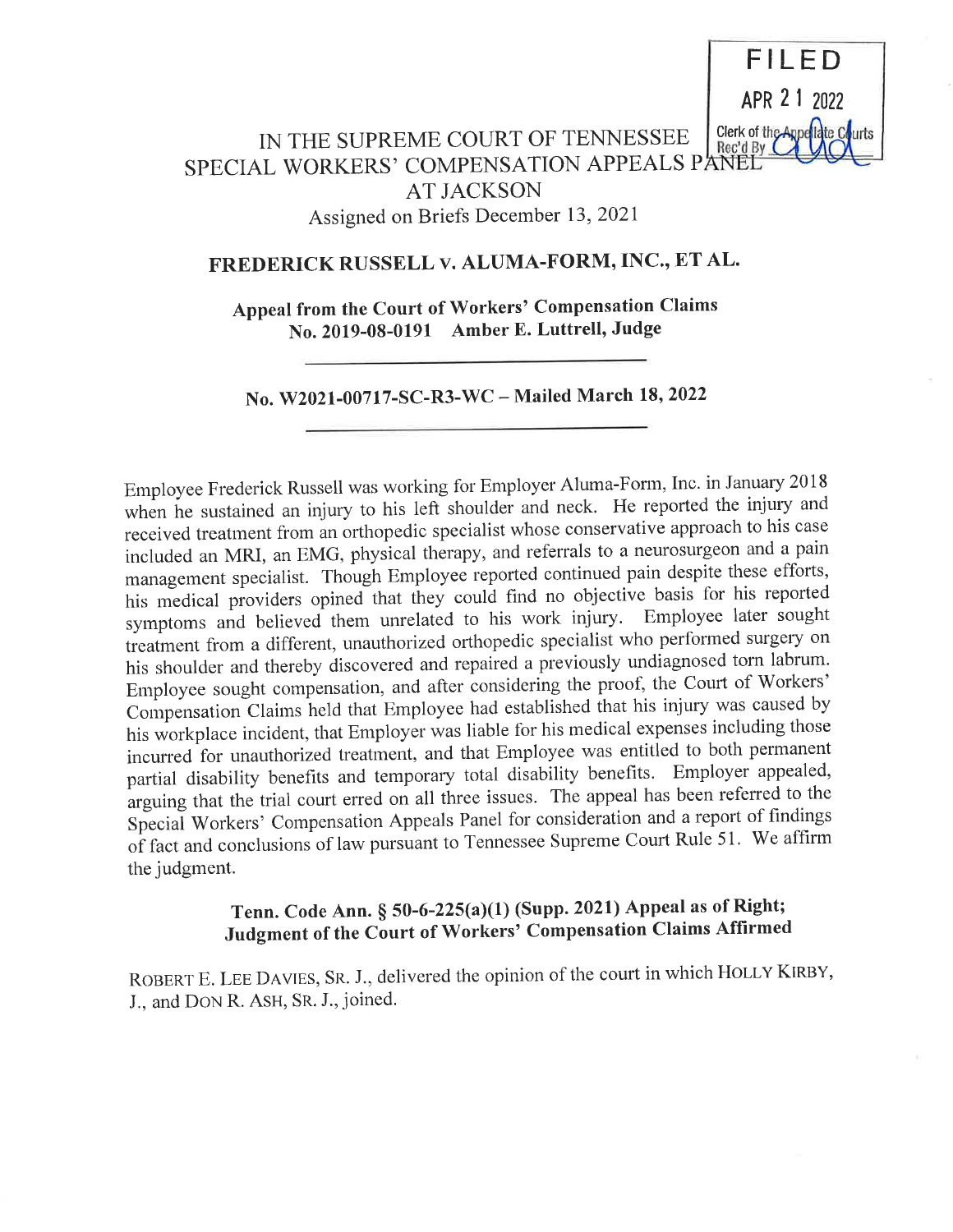R. Scott McCullough, Memphis, Tennessee, for the appellants, Aluma-Form, Inc. and American Compensation Ins. Co.

Christopher L. Taylor, Memphis, Tennessee, for the appellee, Frederick Russell

### OPINION

## Factual and Procedural Background

At the time of trial, Employee Frederick Russell was a 45-year-old man who lived with his wife and three children in Olive Branch, Mississippi. He graduated from high school and, some years later, completed a two-year degree in electronic engineering technology. Prior to his employment with Aluma-Form, Mr. Russell worked as a forklift operator, packer, stocker, and quality control inspector for various companies. In November 2012, he went to work for Employer Aluma-Form as an assembly technician building insulators. On January 17, 2018, Mr. Russell was pulling a 300-1b. loaded basket on a rolling cart when the wheel of the cart jammed, causing his left arm to jerk up to the left side of his neck and injuring his left shoulder and arm. Mr. Russell testified that he had never had problems with his left shoulder and arm prior to the incident;<sup>1</sup> however, after this injury, he experienced severe pain, difficulty walking, and numbness in his fingers. Following Aluma-Form's protocol, Mr. Russell repeatedly reported the incident to his immediate supervisor and asked him to complete a report so that Mr. Russell could obtain medical treatment. His supervisor did not complete the report as requested but told Mr. Russell to report the matter himself. Mr. Russell contacted Aluma-Forrn's safety manager, who in turn referred him to Nova Medical Center. There, Dr. James Escue diagnosed Mr. Russell with sprained ligaments in his cervical spine, an unspecified injury of the muscles and tendons of the rotator cuff of his left shoulder, and traumatic arthropathy of his left elbow. Dr. Escue prescribed medication and referred Mr. Russell to physical therapy and an orthopedic specialist.

<sup>&</sup>lt;sup>1</sup> Aluma-Form attempted to impeach Mr. Russell's testimony on this point during crossexamination, introducing medical records documenting treatment Mr. Russell had sought before his workplace incident. The trial court found that those records were irrelevant based on a mistaken conclusion that they did not mention prior shoulder treatment. That mistake has little bearing on the validity of the trial court's decision to generally credit Mr. Russell's testimony as corroborated by that of his wife, as discussed infra.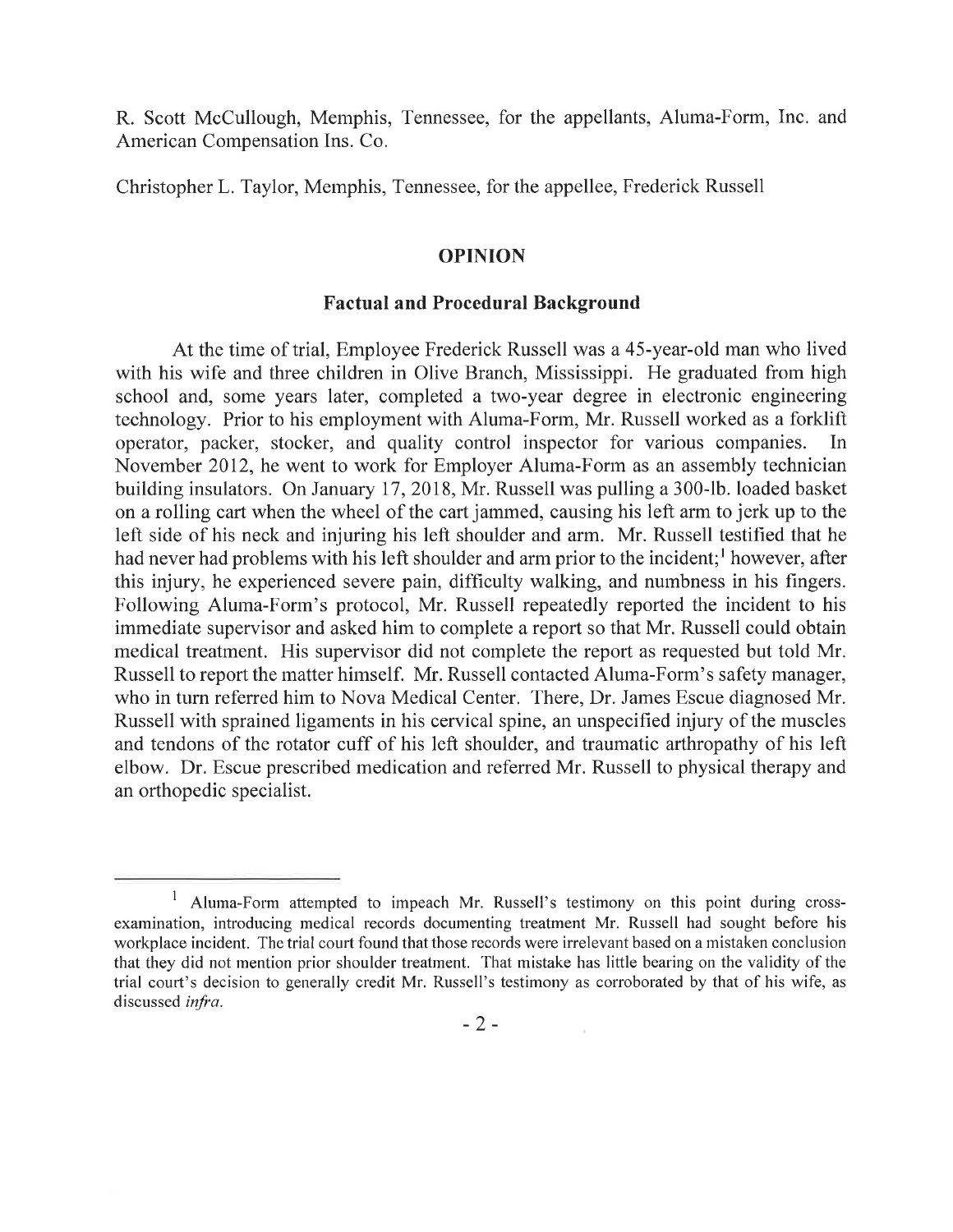Aluma-Forrn then provided a panel of orthopedic clinics. After consulting with his wife, who was a nurse, Mr. Russell selected Memphis Orthopaedic Group from the panel and specified that he wanted to see Dr. Christopher Pokabla, a physician who his wife knew was a part of that group. The next day, Mr. Russell received an angry phone call from Aluma-Form's insurance adjuster informing him that he could not pick a particular physician but instead had to resubmit his request, selecting only a practice group. Mr. Russell complied and again selected Memphis Orthopaedic Group. Loretta Smith, the insurer's nurse case manager, later inforrned him that he had an appointment with Dr. Riley Jones of Memphis Orthopaedic Group.

Dr. Jones examined Mr. Russell on February 28, 2018. At the evaluation, Mr. Russell had normal x-rays and positive Spurling's, Speed's and O'Brien's tests.2 Dr. Jones recognized that several things could have caused Mr. Russell's symptoms and that treatment possibilities included both surgical and nonsurgical options; accordingly, he opted for a conservative approach by putting Mr. Russell on sedentary duty, ordering MRIs of the cervical spine and shoulder and an EMG of both upper extremities, and prescribing medications and injections.

Approximately a month later, Mr. Russell saw Dr. Jones to review his test results. The MRI of the cervical spine showed a small syrinx and spondylosis,<sup>3</sup> while the shoulder MRI and EMG appeared normal. Based on those results, Dr. Jones did not see any objective indication of a labral tear and did not believe shoulder surgery was necessary. Instead, Dr. Jones referred Mr. Russell to neurosurgeon Dr. John Brophy for further evaluation of the syrinx. Dr. Brophy noted that the syrinx was unrelated to Mr. Russell's workplace injury and offered him the opportunity to pursue additional diagnostic measures through his personal insurance. Dr. Brophy cleared Mr. Russell to return to work without restrictions.

Dr. Jones saw Mr. Russell again in late April 2018. Noting that Mr. Russell's complaints were out of proportion to any objective findings, Dr. Jones recommended that he begin physical therapy. In mid-May, Mr. Russell saw Dr. Jones a fourth time, with little change in either his reported symptoms or Dr. Jones's findings. Dr. Jones's last appointment with Mr. Russell occurred on May 23, 2018; at that tirne, Dr. Jones noted that

 $2$  While all three tests are subjective, a positive Spurling's test can indicate nerve root impingment at the neck, a positive Speed's test can indicate irritation in the biceps tendon, and a positive O'Brien's test can indicate structural damage to the shoulder, including a labral tear.

 $3$  A syrinx is a developed (i.e., non-traumatic) fluid-filled area in the spine, while spondylosis is essentially arthritis of the spine.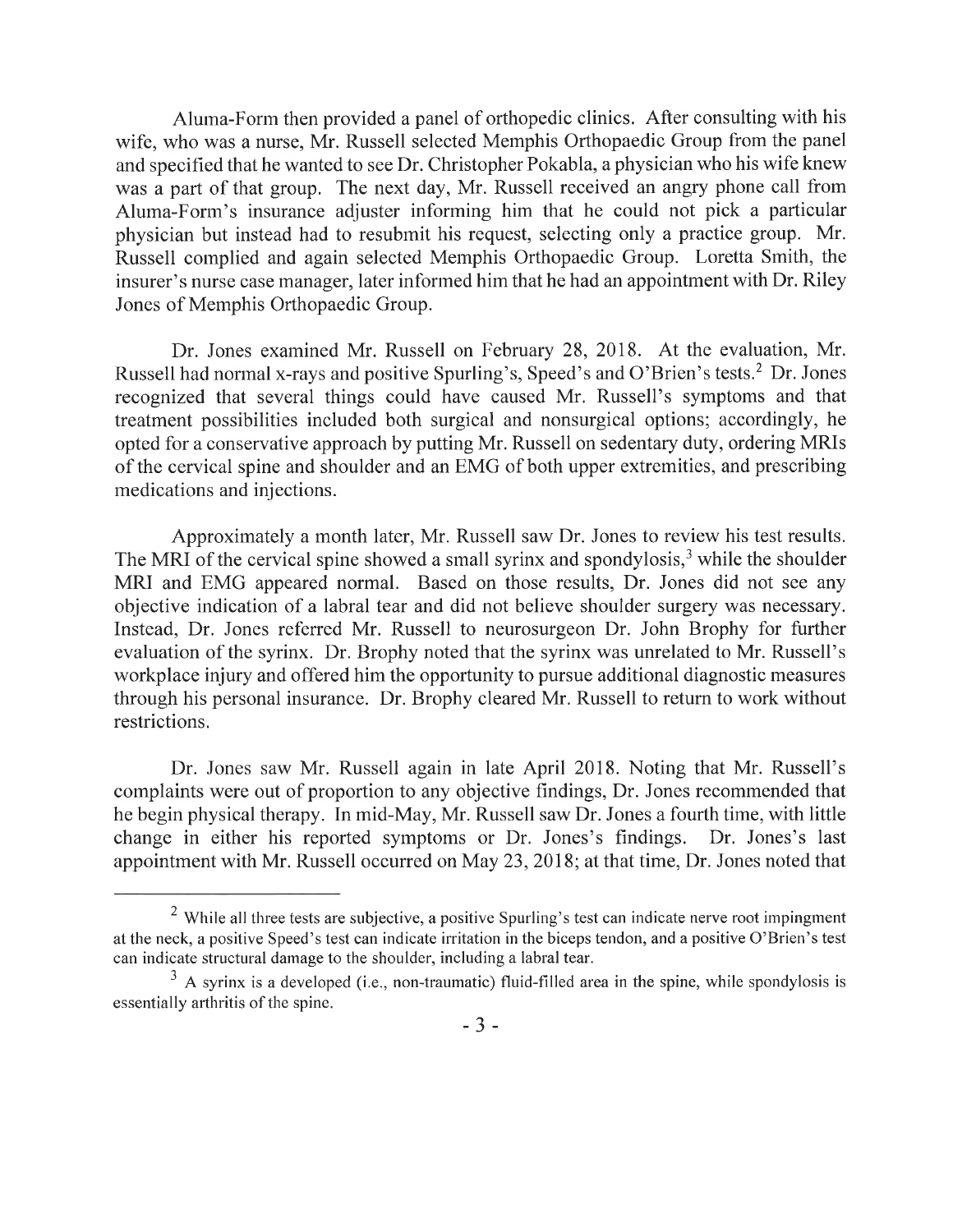the examination yielded nothing beyond complaints of pain with no objective findings in support of those complaints. Dr. Jones prescribed Gabapentin, told Mr. Russell and his wife that there was nothing further he could do, and referred him to Dr. Matthew Kangas for pain management.

Dr. Kangas saw Mr. Russell four times in the summer of 2018. Dr. Kangas took him off work for a short amount of time before returning him to light duty and submitted a medial branch block for utilization review. Dr. Kangas noted that some of Mr. Russell's left shoulder pain could be neurological and referred him back to Dr. Brophy. At an appointment on July 16, 2018, Dr. Brophy told Mr. Russell that his ongoing problems were unrelated to his work injury and informed him that additional measures would have to proceed through his personal insurance. When Mr. and Mrs. Russell responded that they believed the symptoms were related to the incident and planned to seek other opinions, Dr. Brophy angrily informed him that "Your Workers' Comp is done, it's over, they ain't paying for nothing else, you're done." Dr. Brophy again approved Mr. Russell to return to work at full duty.

Mr. Russell's next appointment with Dr. Kangas, set for August 2, 2018, was cancelled due to the birth of Dr. Kangas's child, and that appointment was later moved to August 16, 2018. On August 2, 2018, nurse case manager Loretta Carson informed Mr. Russell that Dr. Kangas agreed with Dr. Brophy's assessment that he could return to work at full duty, but had noted that a medial branch block remained a possibility. Four days later, Mr. Russell returned to work at full duty and experienced sharp pain, which he again reported to Aluma-Form's safety officer. The safety officer sent him home and called Loretta Carson. Mr. Russell testified that the safety officer then called him and said "I talked to your case manager, Loretta Carson, at State Auto, and she informed me to tell you to go on to your own primary doctor and go ahead and use your personal insurance and also go to Dr. Kangas under your insurance because Workers' Comp is not paying for nothing else, it wasn't work related." Four days after that, Mr. Russell learned that the medial branch block had been denied, but that Dr. Kangas had appealed. Based on his beliefs that Dr. Kangas was solely a Workers' Comp. doctor and that Dr. Kangas agreed with Dr. Brophy that any further treatment would have to be on his personal insurance, Mr. Russell cancelled the August 16, 2018 appointment with Dr. Kangas and declined offers to reschedule it.

Mr. Russell then sought additional treatment on his own, and testified that Aluma-Form was aware that he was doing so. After various referrals, he began treating with orthopedic surgeon Dr. Apurva Dalal on December 27, 2018. Following an initial evaluation, Dr. Dalal made a preliminary diagnosis of cervical spondylosis, osteoarthritis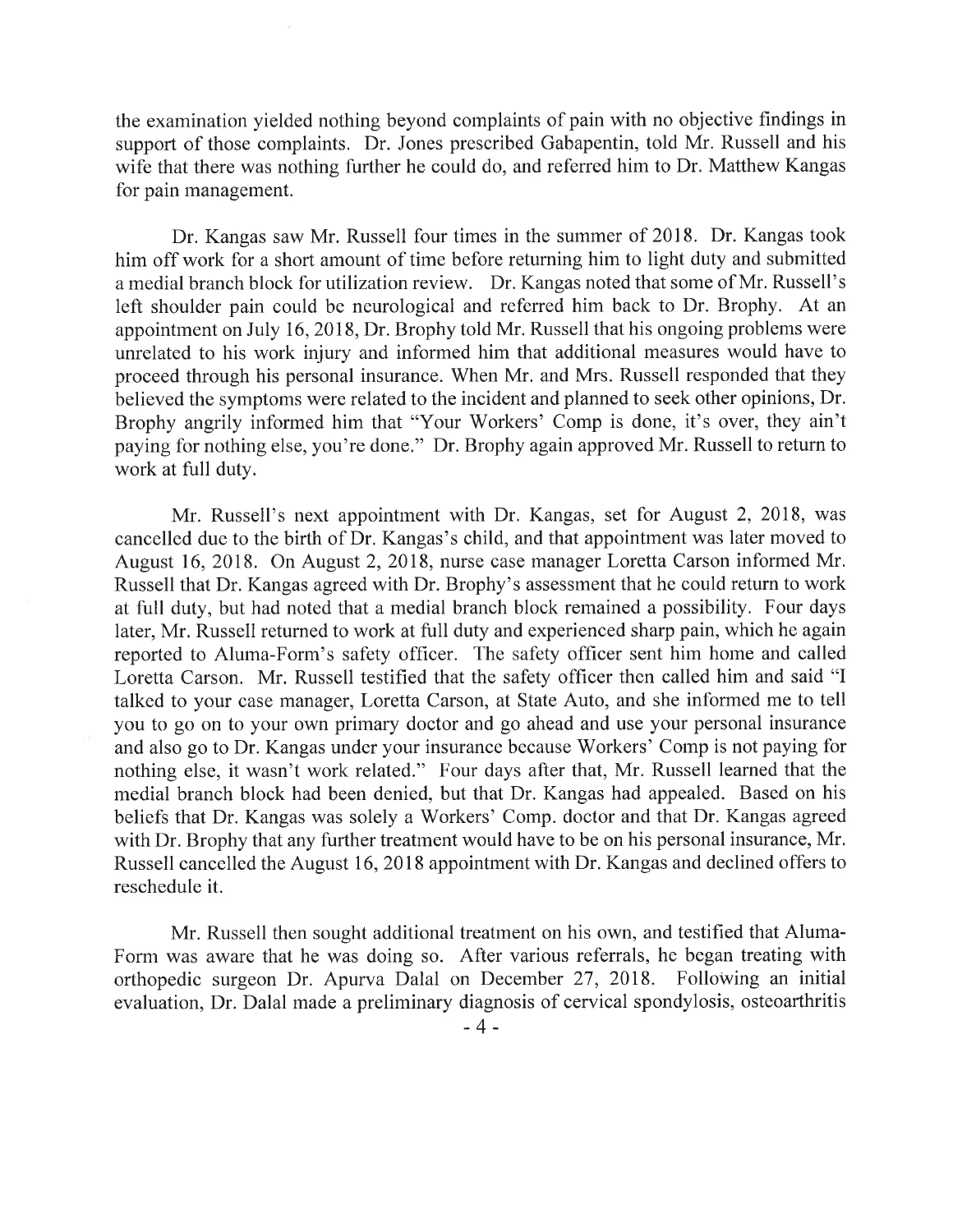of the shoulder, impingement syndrorne, and acute left shoulder pain due to a work-related injury; he also took Mr. Russell off of work. Dr. Dalal ordered an MRI, which yielded the same normal results as the prior MRI ordered by Dr. Jones. Unlike Dr. Jones, however, Dr. Dalal recommended surgery to determine whether Mr. Russell might have a need for shoulder repair that did not show up on the MRI.

Dr. Dalal perforrned that surgery on February 26, 2019, during which he discovered and repaired a torn labrum in Mr. Russell's shoulder. After surgery, Mr. Russell experienced some improvement, noting he felt 90% better in his shoulder, but he continued to see Dr. Dalal over the next several months for physical therapy and treatment for his other conditions (i.e., osteoarthritis, biceps tendinitis, ulnar neuropathy, and carpal tunnel syndrome). Dr. Dalal deterrnined that despite ongoing shoulder pain, Mr. Russell was at maximum medical improvement and discharged him on June 5, 2019.

Later that summer, Mr. Russell returned to Dr. Dalal for an impairment rating. Dr. Dalal initially assigned him an impairment rating of 17% to his left upper extremity, which amounted to a 10% percent rating for the whole body. He also opined that Mr. Russell will need continuous medical care and will likely have permanent problems requiring permanent job restrictions and that it was 80% likely that his shoulder problems were caused by his workplace injury. On cross-examination, Dr. Dalal modified his impairment rating to 14% for the left upper extremity but vacillated between an 8% and 10% whole body rating.

In March of the following year, Mr. Russell returned to Dr. Jones for an independent medical examination and impairment rating. Dr. Jones assigned a 6% impairment rating to the upper extremity, which yielded a whole body impairment rating of 4%. Dr. Jones testified that while all of his treatment had been reasonably related to Mr. Russell's work injury, he had seen no objective evidence of a labral tear. He stated that, had Mr. Russell returned to him, he likely would have done an MRI arthrogram, "because that shows up these tears. Labral tears are, you know, weird." As of the date of trial, Mr. Russell had not been able to return to work.

The case was tried on March 29, 2021. Mr. Russell, his wife Philisa Russell, and nurse case manager Loretta Carson testified at trial, while Dr. Jones and Dr. Dalal testified by deposition. The court took the case under advisement, and on April 28, 2021, it entered a Compensation Order detailing findings of fact and conclusions of law. The court found that Mr. Russell had proven causation for his shoulder injury and was entitled to workers' compensation benefits. The court awarded him \$11,879.49 in permanent partial disability benefits based on Dr. Jones's 4% impairment rating, along with \$9,308.86 in temporary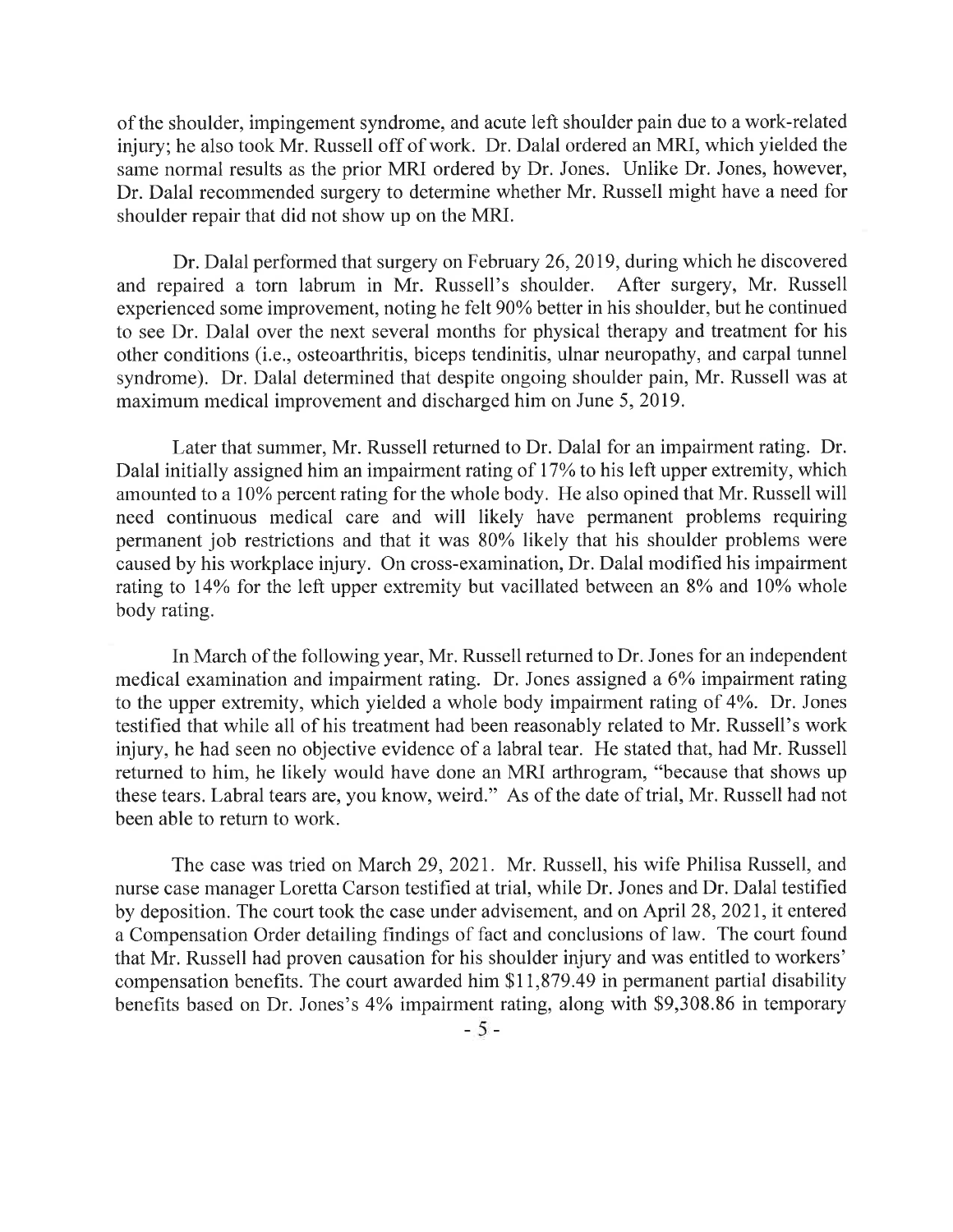disability benefits. The court further held that Mr. Russell's attorney was entitled to a 20% fee plus costs. Finally, the court ordered Aluma-Forrn and/or its carrier to satisfy Mr. Russell's medical expenses related to Dr. Dalal's treatment and to provide medical benefits for future treatment for his shoulder injury.

On appeal, Aluma-Form raises eight overlapping issues; for the sake of brevity and clarity, we will address the parties' argurnents under three broad headings:

1) Whether Ernployee established causation between his claimed injury and his employment;

2) Whether Employer is liable for Dr. Dalal's unauthorized treatment; and,

3) Whether Employee refused Dr. Kangas's authorized treatment.

## Standard of Review

Review of factual issues is de novo upon the record of the trial court, accompanied by a presumption of correctness of the trial court's factual findings, unless the preponderance of the evidence is otherwise. See Tenn. Code Ann. § 50-6-225(a)(2) (2014 & Supp. 2021). When the trial court has seen and heard the witnesses, considerable deference must be afforded the trial court's factual findings. Tryon v. Saturn Corp.,254 S.W.3d 321, 327 (Tenn. 2008). No similar deference need be afforded the trial court's findings based upon documentary evidence such as depositions. Glisson v. Mohon Int'l, Inc./Carnpbell Ray,185 S.W.3d 348, 353 (Tenn. 2006). Similarly, reviewing courts afford no presumption of correctness to a trial court's conclusions of law. Seiber v. Reeves Logging, 284 S.W.3d 294, 298 (Tenn. 2009).

## Analysis

## I. Causation

As with all the elements of his claim, Employee has the burden of proving causation by a preponderance of the evidence. Tenn. Code. Ann. § 50-6-239(c)(6) (2014, Supp. 2021). "'Except in the most obvious, simple and routine cases,' a claimant must establish by expert medical evidence the causal relationship between the claimed injury and the employment activity." Cloyd v. Hartco Flooring Co., 274 S.W.3d 638, 643 (Tenn. 2008) (quoting Orman v. Williams Sonoma, Inc., 803 S.W.2d 672, 676 (Tenn. 1991)). The opinion of an authorized treating physician "shall be presumed correct on the issue of causation but this presumption shall be rebuttable by a preponderance of the evidence.<sup>[1]"</sup> Tenn. Code Ann. § 50-6-102(14)(E) (Supp. 2021). When presented with conflicting - 6 -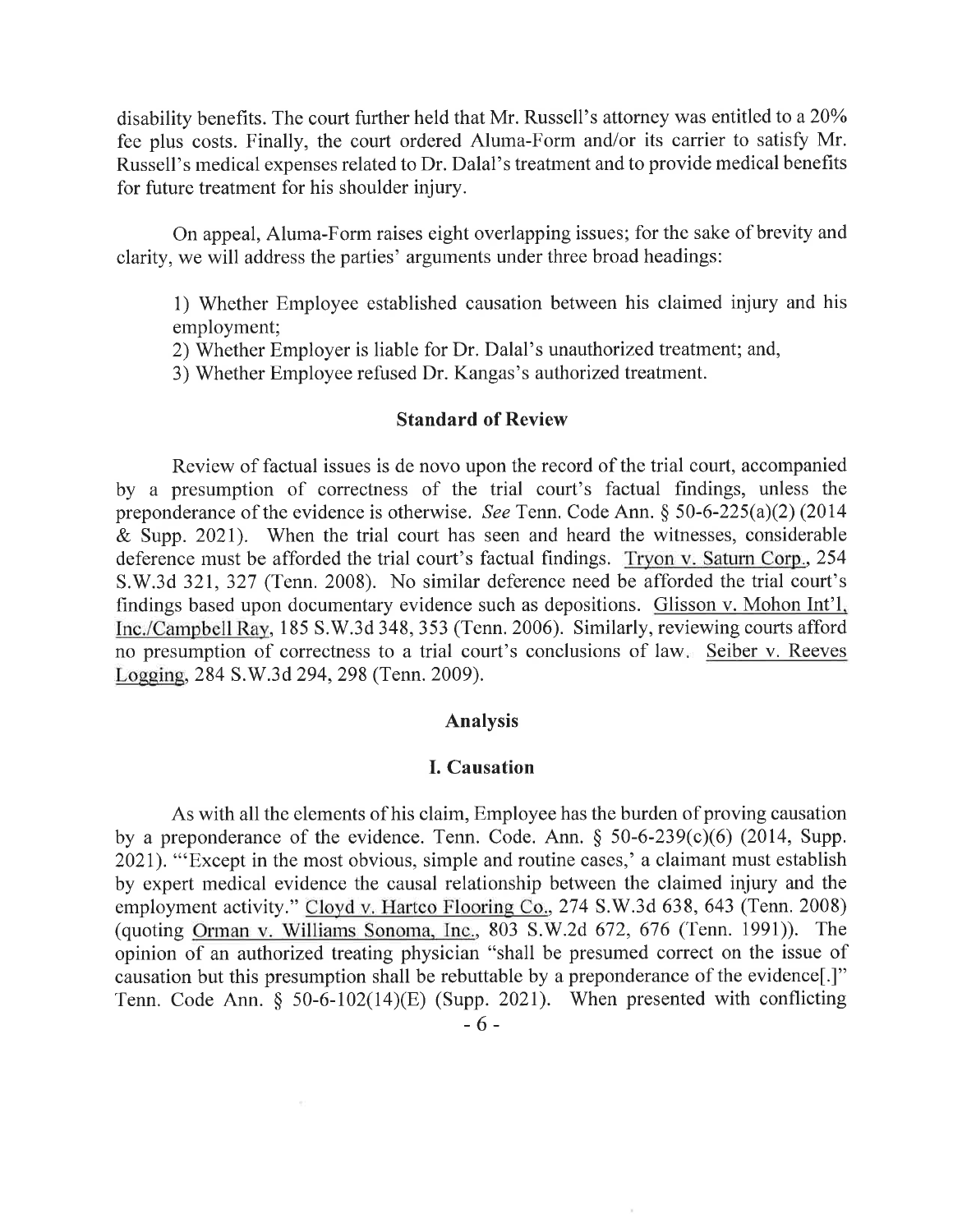medical opinions, "it is within the discretion of the trial judge to conclude that the opinion of certain experts should be accepted over that of other experts and that [the accepted opinion] contains the more probable explanation." Thomas v. Aetna Life & Cas. Co.,<sup>812</sup> S.W.2d 278, 283 (Tenn. 1991) (quoting Hinson v. Wal-Mart Stores, Inc.,654 S.W.2d 675, 676-77 (Tenn. 1983)). In exercising that discretion, the trial judge may consider other evidence before the court, including the lay testimony of an employee or a member of an employee's family. See, e.g., Joiner v. United Parcel Serv., Inc., No. M2018-01876-SC-R3-WC, 2019 WL 6652096 at \*4 (Special Workers' Comp. App. Panel December 6, 2019); Harlow v. Love's Travel Stops & Country Stores, Inc., No. E2018-01905-SC-R3-WC, 2019 WL 5109644 at \*8 (Special Workers' Comp. App. Panel October 14, 2019).

The parties sharply dispute whether Dr. Jones's opinions are entitled to the statutory presumption of correctness based on the circumstances surrounding his selection.<sup>4</sup> However, because the trial court concluded that Employee had successfully rebutted that presumption even if it was present, we need not address the selection issue and instead proceed directly to consider whether Employee established causation by a preponderance of the evidence.

Employer argues that Employee cannot prove that his labral tear was caused by the workplace incident because Dr. Dalal discovered it over a year later, while Dr. Jones, who examined and treated Employee shortly after the incident, repeatedly testified that he did not see a labral tear. On this point, Employer relies heavily on McCall v. Ferrell, No. W2018-01676-SC-WCM-WC, 2020 WL 369849 (Special Workers' Comp. App. Panel Jan. 22, 2020). There, the panel affirmed the trial court's finding that the Employee had not established causation because Dr. Jones definitively testified that the injury in question had not been present at the time and would have shown up on the tests if it had been. Id. \*5.

Here, the trial court recognized that Dr. Jones's testimony was equivocal and arguably inconsistent. Though Dr. Jones never saw a labral tear, he acknowledged that it was a possibility and reported that, had he seen Employee again, he would have ordered an MRI arthrogram that would have likely shown the very injury that Dr. Dalal discovered surgically. Unlike in McCall, Dr. Jones never ruled out that Employee had a labral tear; he merely took a more conservative treatment approach that led him to conclude that such

 $4$  We note that although the trial court relied on a version of the regulation that was not in effect at the time of the injury, the regulation that was in effect did not authorize the insurance adjuster to override the Employee's choice of a physician within the practice group or substitute the insurance company's choice.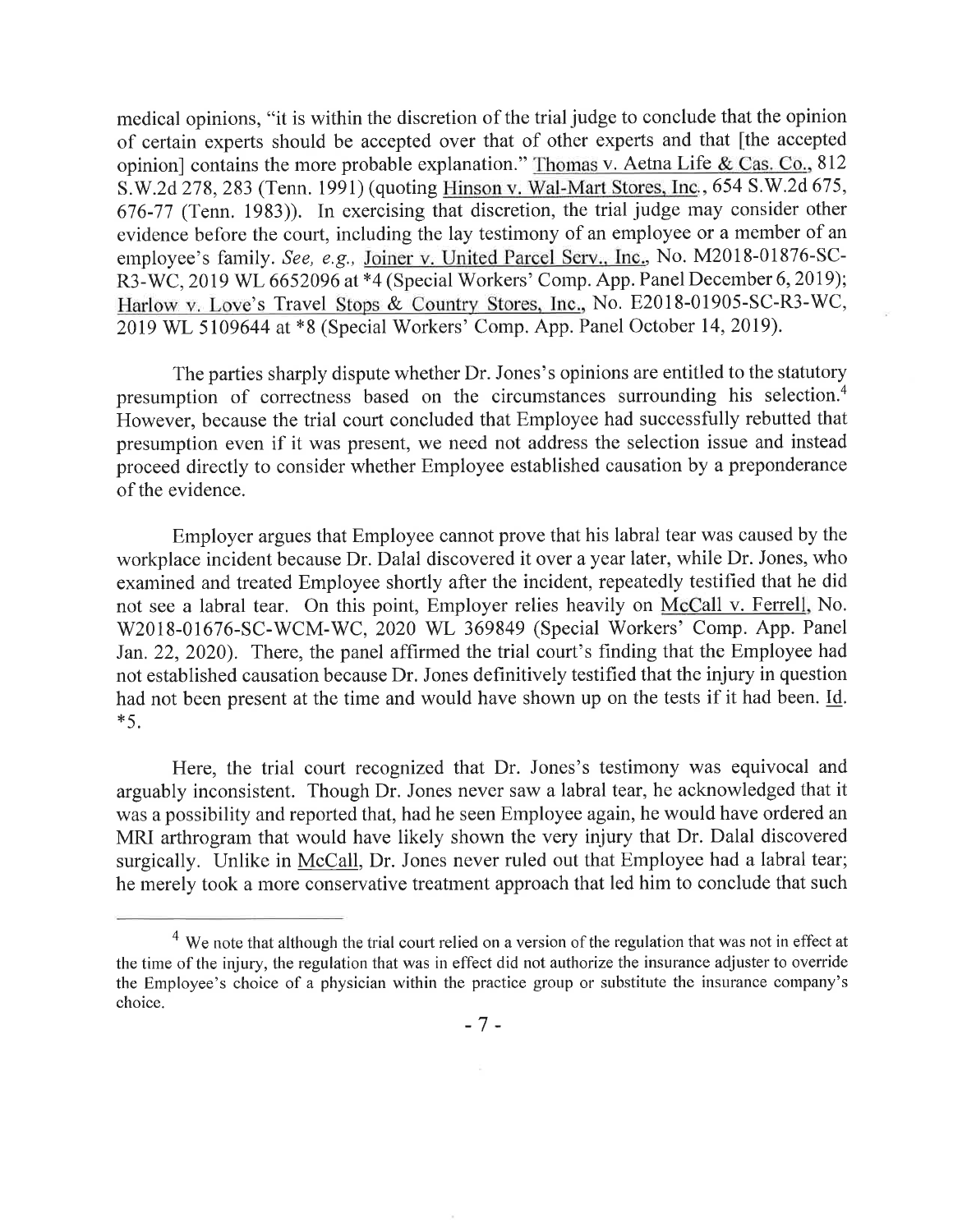a tear was unlikely. Given that Dr. Dalal took a more aggressive approach and testified that he'd actually found a traumatic labral tear, the trial court reasonably credited Dr. Dalal's opinion over that of Dr. Jones. Moreover, Employer's attempts to impeach Dr. Dalal's credibility based on his insurance coding practices or his mistaken impairment rating fail to move the needle with regard to causation.

Similarly, the trial court apparently credited the live witness testimony of Employee and his wife despite Employer's introducing prior rnedical records to suggest that any shoulder problems predated the workplace incident. That factual finding warrants considerable deference, and, when coupled with Dr. Dalal's credible expert testimony, it provides a sufficient basis for us to conclude that Ernployee has carried his burden to prove causation and rebut any presumption in favor of Dr. Jones's opinion to the contrary.

## II. Unauthorized Treatment

We next consider Employer's arguments that the trial court erred in ordering it to pay for Employee's medical treatrnent from Dr. Dalal. Employer contends that treatment was unreasonable and unnecessary, as well as unauthorized because Employee did not consult Employer prior to obtaining it. As discussed above, the trial court was entitled to credit Dr. Dalal's testirnony over that of Dr. Jones, and because Dr. Dalal testified that his treatment was reasonable and necessary, we will not disturb the trial court's finding on that point.

As for the issue of unauthorized treatment and/or failure to consult, Employer cites Bain v. UTI Integrated Logistics, LLC, No. W2018-00840-SC-WCM-WC, 2019 WL 5258151 (Special Workers' Comp. App. Panel Oct. 16, 2019), which recounted that an employee who is dissatisfied with the services of a physician provided by the employer generally has three options: 1) move the court to appoint a neutral physician, 2) consult with the employer and make other arrangements, or  $3$ ) go to an unauthorized physician without consulting the employer and be liable for such services. Id. \*6. Bain further noted that "Whether an employee is justified in seeking additional medical services to be paid by employer without consulting him depends on the circumstances of each case." Id.

While the clear weight of authority suggests that awarding costs for unauthorized treatment based on justified circumstances ought to be quite rare, see, e.g., Taylor v. Airgas Mid-South, Inc.,No. W2012-00621-WC-R3-WC, 2013 WL 704095, \*4 (Special Workers' Comp. App. Panel Feb. 26, 2013), that authority also makes clear that justification is a question of fact best answered by the trial court. Id. \*6. Here, the evidence does not preponderate against the trial court's conclusion that Employee's actions were justified.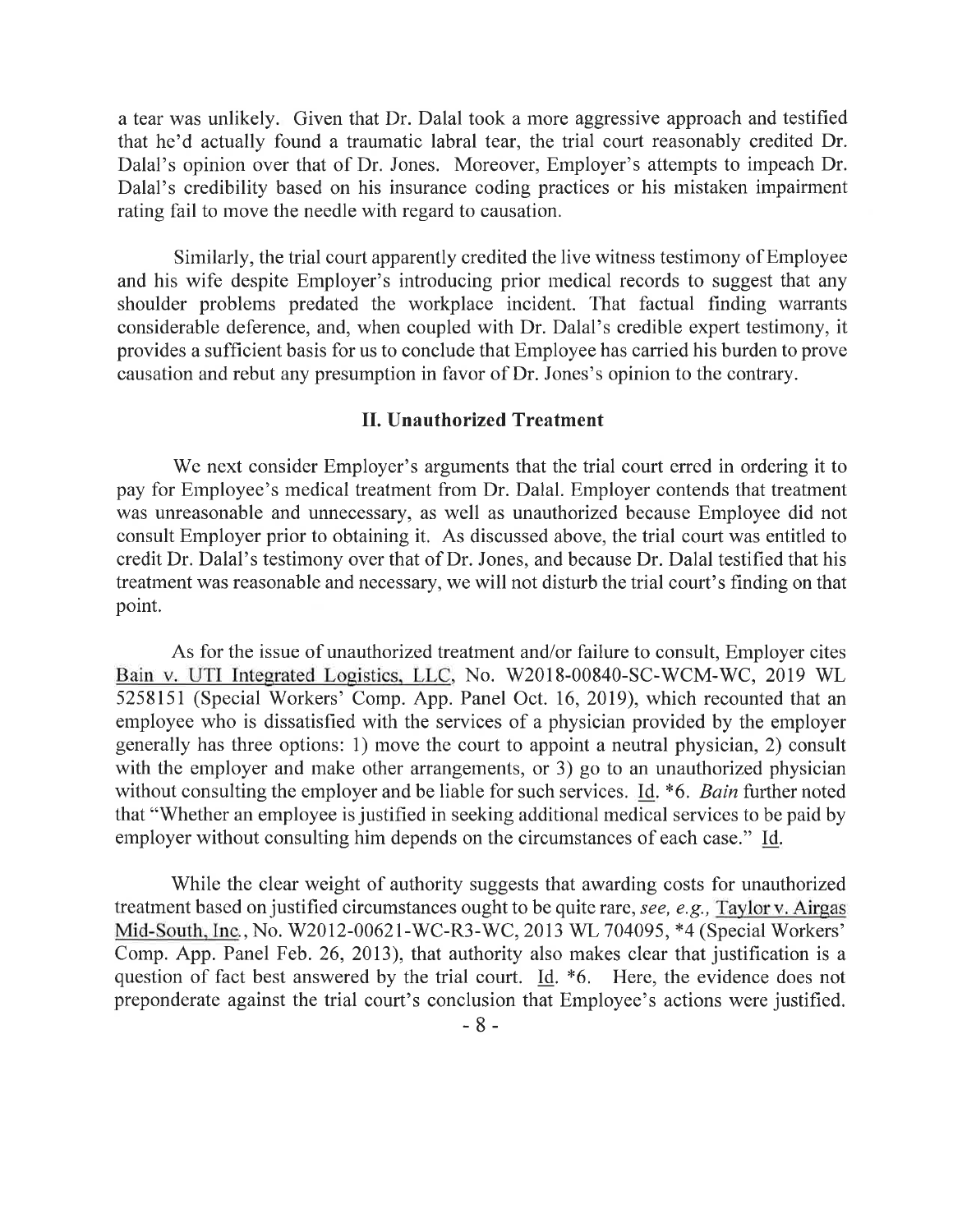As Employee and his wife testified, he did not seek unauthorized treatment before he'd been told that there was little more that all three authorized doctors could do. Two of those doctors had told Employee that his Workers' Comp. was done, and Employer's safety manager directly told him to seek additional care on his own insurance. We also note that Employee kept Employer inforrned of his actions. Under these circumstances, we cannot say that Employer has overcome the presumption of correctness that accompanies the trial court's ruling that Employee's actions were justified in light of the statements made by Employer's agents and authorized providers.

#### III. Refusal

Finally, Employer argues that the trial court erred in awarding Temporary Total Disability benefits based on the period of Dr. Dalal's treatment because Employee's right to compensation had been suspended based on his August 16, 2018 refusal of authorized treatment from Dr. Kangas. Employer correctly observes that Tenn. Code. Ann. § 50-6- 204(d)(8) authorizes such a suspension, but the statute does so only when "the injured employee refuses to comply with any reasonable request for examination or to accept the medical or specialized medical services that the employer is required to furnish." The facts in this record show no such refusal, as the court credited Employee's testimony that he cancelled his appointment with Dr. Kangas and did not reschedule it only because he understood that Dr. Kangas had agreed with Dr. Brophy that his Workers' Comp. wouldn't cover any more treatment and that any additional treatment would have to be paid for by his own insurance. Employee was then directed to return to work without restrictions. The only outstanding service offered by Dr. Kangas (beyond mere office visits) was <sup>a</sup>medial branch block, which had been denied by a utilization review. Employee only canceled his appointment and declined offers to reschedule it after he learned of the denial. Accordingly, we reject Employer's assertion that Employee's right to compensation had been suspended and affirm the trial court's award of TTD benefits.

#### Conclusion

For the foregoing reasons, the judgment of the Court of Workers' Compensation Claims is affirmed. Costs of the appeal are taxed to the Appellants, Aluma-Fonn, Inc. and American Compensation Insurance Company, for which execution may issue if necessary.

- 9 -

ROBERT E. LEE DAVIES, SR. J.